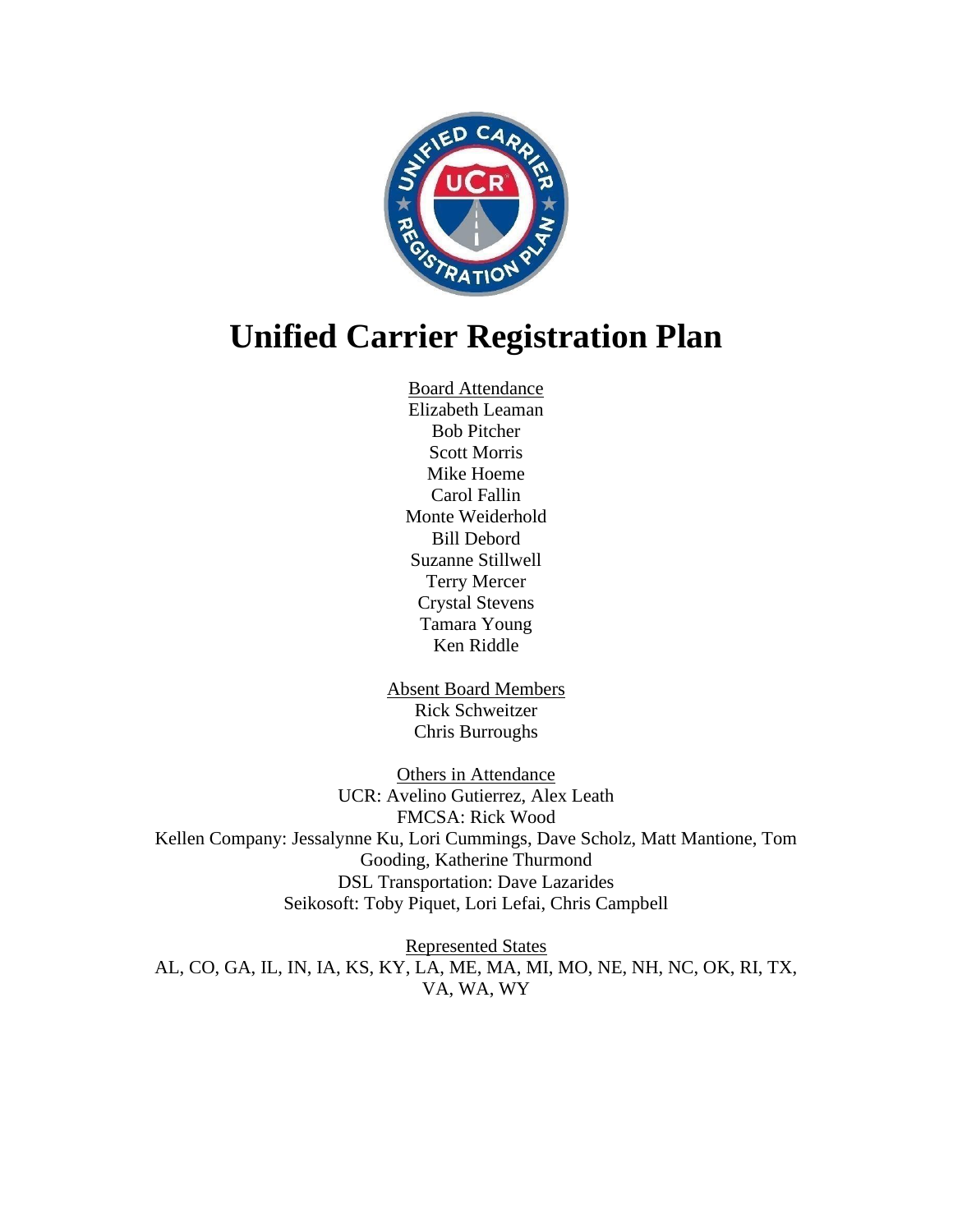#### **UNIFIED CARRIER REGISTRATION PLAN BOARD OF DIRECTORS MEETING June 8, 2021**

### **MINUTES**

- **I. Welcome and Call to Order –** Elizabeth Leaman, UCR Board Chair The UCR Board Chair welcomed attendees, called the meeting to order at 12:02 pm ET, called roll for the Board, confirmed the presence of a quorum, and facilitated selfintroductions.
- **II. Verification of Meeting Notice –** Avelino Gutierrez, UCR Executive Director The UCR Executive Director verified publication of the meeting notice on the UCR website and distribution to the UCR contact list via e-mail on May 27, 2021 followed by subsequent publication of the notice in the *Federal Register* on June 2, 2021, in vol. 86, no. 104, starting on page 29629.
- **III. Review and Approval of Board Agenda** Elizabeth Leaman, UCR Board Chair The Agenda was reviewed, and the Board took action to adopt.

A MOTION was MADE and SECONDED to approve the agenda of the June 8, 2021 Board of Directors Meeting. The MOTION CARRIED.

**IV. Approval of Minutes of the April 22, 2021 UCR Board Meeting** – Elizabeth Leaman, UCR Board Chair

Draft Minutes of the April 22, 2021 UCR Board meeting were reviewed. The Board took action to approve.

A MOTION was MADE and SECONDED to approve the minutes from the April 22, 2021 Board of Directors Meeting with the noted revisions. The MOTION CARRIED.

- **V. Report of the Federal Motor Carrier Safety Administration (FMCSA)** Ken Riddle, FMCSA Representative The Federal Motor Carrier Safety Administration (FMCSA) provided a report on relevant activity.
- **VI. Updates Concerning UCR Legislation** Elizabeth Leaman, UCR Board Chair The UCR Board Chair called for any updates regarding UCR legislation since the last Board meeting.

No updates were offered.

- **VII. Chief Legal Officer Report** Alex Leath, UCR Chief Legal Officer The UCR Chief Legal Officer provided an update on the status of the March 2019 data event. A discussion took place regarding the UCR lawsuit against Seikosoft resulting from the data event.
- **VIII. New Master Services Agreement Between the UCR Plan and Seikosoft** Elizabeth Leaman, UCR Board Chair, Alex Leath, UCR Chief Legal Officer, and Avelino Gutierrez, UCR Executive Director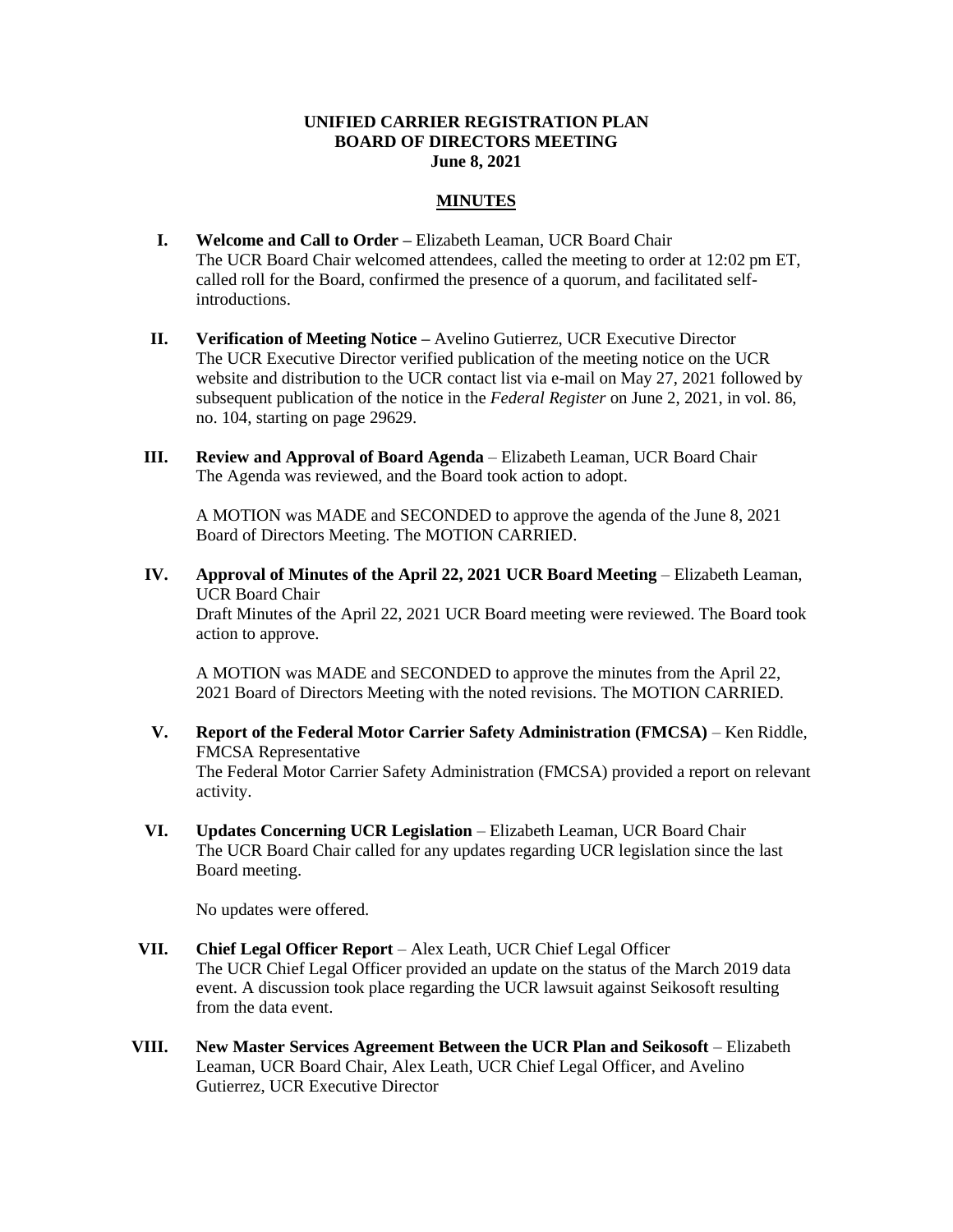The UCR Board Chair, the UCR Chief Legal Officer, and the UCR Executive Director discussed a new proposed Master Services Agreement between the UCR Plan and Seikosoft as the current Master Services Agreement expires on September 30, 2021.

A MOTION was MADE and SECONDED to approve the new Master Services Agreement between the UCR Plan and Seikosoft containing additional developer assistance beginning June 15, 2021 and which term runs from October 1, 2021 to September 30, 2026. The MOTION CARRIED.

**IX. Discussion of the Final Report Received from the UCR Plan's External Auditor Regarding the Audited Statements of Cash Receipts and Disbursements of the Depository for the Calendar Years Ended December 31, 2019 and December 31, 2018** – Alex Leath, UCR Chief Legal Officer and Avelino Gutierrez, UCR Executive **Director** 

The UCR Chief Legal Officer and the UCR Executive Director discussed the Final Report of Audited Statements of Cash Receipts and Disbursements of the Depository for Calendar Years Ended December 31, 2019 and December 31, 2018 from our external auditor, Williams Benator and Libby, LLP, including a material weakness identified in a letter dated May 12, 2021. A plan to address and rectify the material weakness going forward was presented to the Board.

## **X. SUBCOMMITTEE REPORTS**

**Audit Subcommittee** – Mike Hoeme, UCR Audit Subcommittee Chair

**A. 2021 Inspection Audits** – Lydia Sahley, UCR Audit Subcommittee Vice-Chair The Audit Subcommittee Vice-Chair discussed possibly requiring participating states to audit 100% of the motor carriers identified through roadside inspection. The Board discussed but did not take any action related to requiring participating states to audit all unregistered motor carriers identified through roadside enforcement. The UCR Audit Subcommittee will discuss at their next subcommittee meeting.

A MOTION was MADE and SECONDED and THEN WITHDRAWN to discuss the concerns raised during the next Audit Subcommittee meeting. The MOTION was NOT CARRIED.

**B. Review the Current Focused Anomaly Reviews (FARs) Audits Assigned to the States** – Lydia Sahley, UCR Audit Subcommittee Vice-Chair The UCR Audit Subcommittee Vice-Chair discussed the current number of FARs assigned to the states and consider options to increase the number of FARs assigned. The Board discussed the number of FARs required to be processed annually by each participating state. The UCR Audit Subcommittee recommended that the Board adopt this action.

A MOTION was MADE and SECONDED and FAILED on a 5 to 5 tie vote. The MOTION was NOT CARRIED.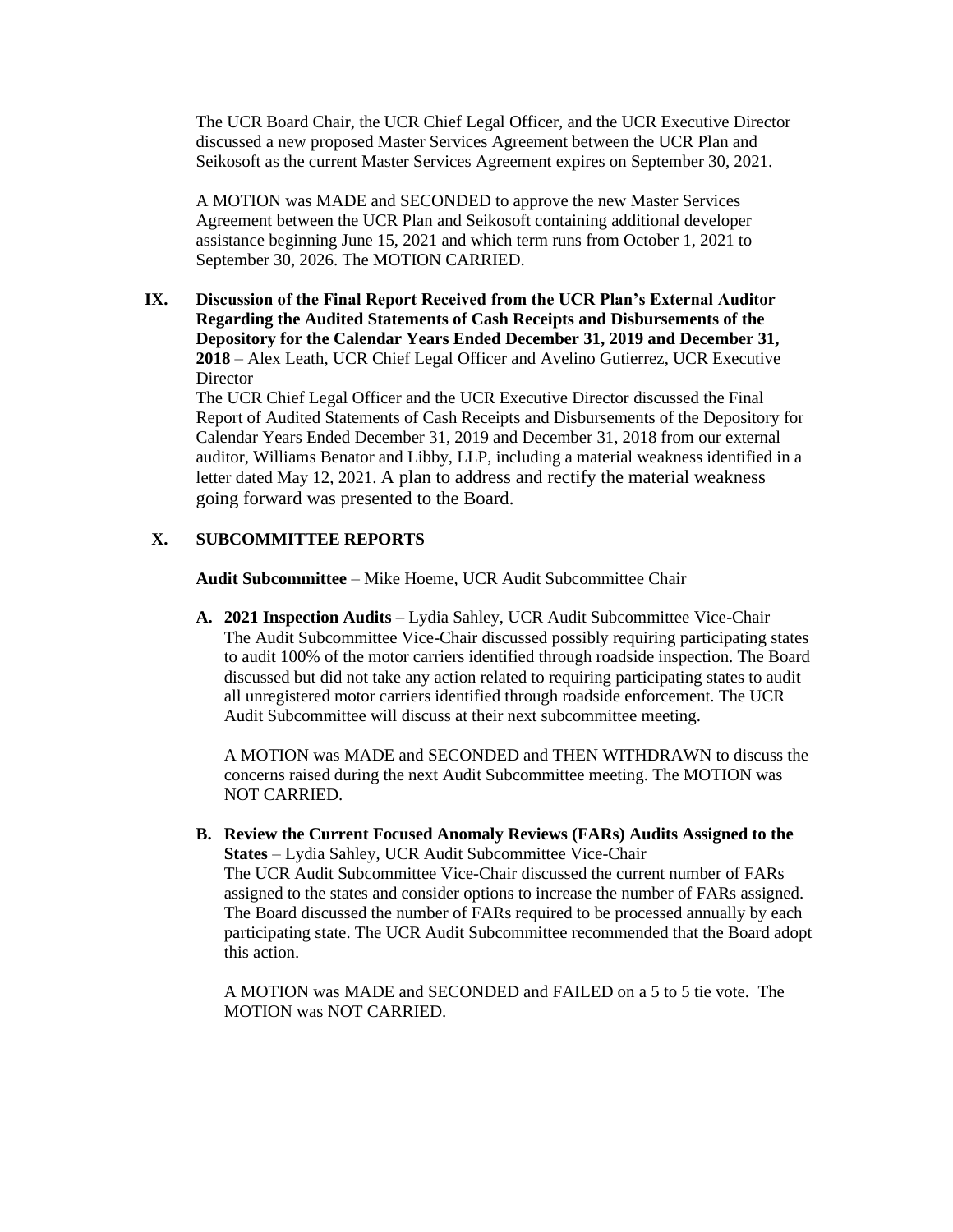**C. Definition of Commercial Motor Vehicle for UCR Purposes** – Mike Hoeme, UCR Audit Subcommittee Chair and Avelino Gutierrez, UCR Executive Director The UCR Audit Subcommittee Chair and the UCR Executive Director provided proposed modifications to the definition of a "Commercial Motor Vehicle" for UCR purposes. The proposed changes include clarifying language while retaining the definition of Commercial Motor Vehicle as set forth by reference to the UCR Act (49 U.S. Code § 31101.) The Board discussed and took action to adopt the proposed modifications for inclusion in the UCR Handbook. The UCR Audit Subcommittee recommended that the Board adopt the proposed modifications to this definition.

A MOTION was MADE and SECONDED to approve the proposed modifications to the definition of a "Commercial Motor Vehicle". The MOTION CARRIED.

**D. State UCR Audit Reports for Registration Year 2020** – Mike Hoeme, UCR Audit Subcommittee Chair

The UCR Audit Subcommittee Chair discussed the states' obligations to complete audit reports for registration year 2020 and discussed the preliminary status of audit reports for registration year 2020 that were due on June 1, 2021.

**Finance Subcommittee** – UCR Finance Subcommittee Chair

**A. UCR Registration Fee Recommendation for 2023 – Calculation Methodology** – Scott Morris, UCR Finance Subcommittee Chair and Dave Scholz, UCR Depository Manager

The UCR Finance Subcommittee Chair and the UCR Depository Manager discussed the merits of using an "average collections" method for estimating the remaining fees collected before the end of the 2021 registration year on September 30, 2022 versus the "minimum collections" method used for estimating fee collections over the same period. The discussion included an explanation that the estimates used are based on the last 3 most recent closed registration years. The 3 most recent closed registration years are 2017 – 2019. The UCR Finance Subcommittee Chair recommended that the 2020 registration year data never be used for estimating potential fee changes in the future for two reasons. Those reasons being the distortion in the data caused by the late start of the 2020 registration year which began on February 13, 2020 as well as the COVID-19 pandemic. The Board discussed and took action to select the most appropriate method to use and to exclude the 2020 registration year data from future estimates due to timing and other issues as discussed above. The UCR Finance Subcommittee recommended that the Board adopt the "average collections" method for calculating and recommending the UCR registration fee to the U.S. Department of Transportation Secretary and FMCSA for the 2023 UCR registration year and to exclude the 2020 registration year data from future fee estimates.

A MOTION was MADE and SECONDED to adopt the "average collections" method for calculating and recommending the UCR registration fee to the U.S. Department of Transportation Secretary and FMCSA for the 2023 UCR registration year, and to exclude data from the 2020 registration year from future fee estimates. The MOTION CARRIED.